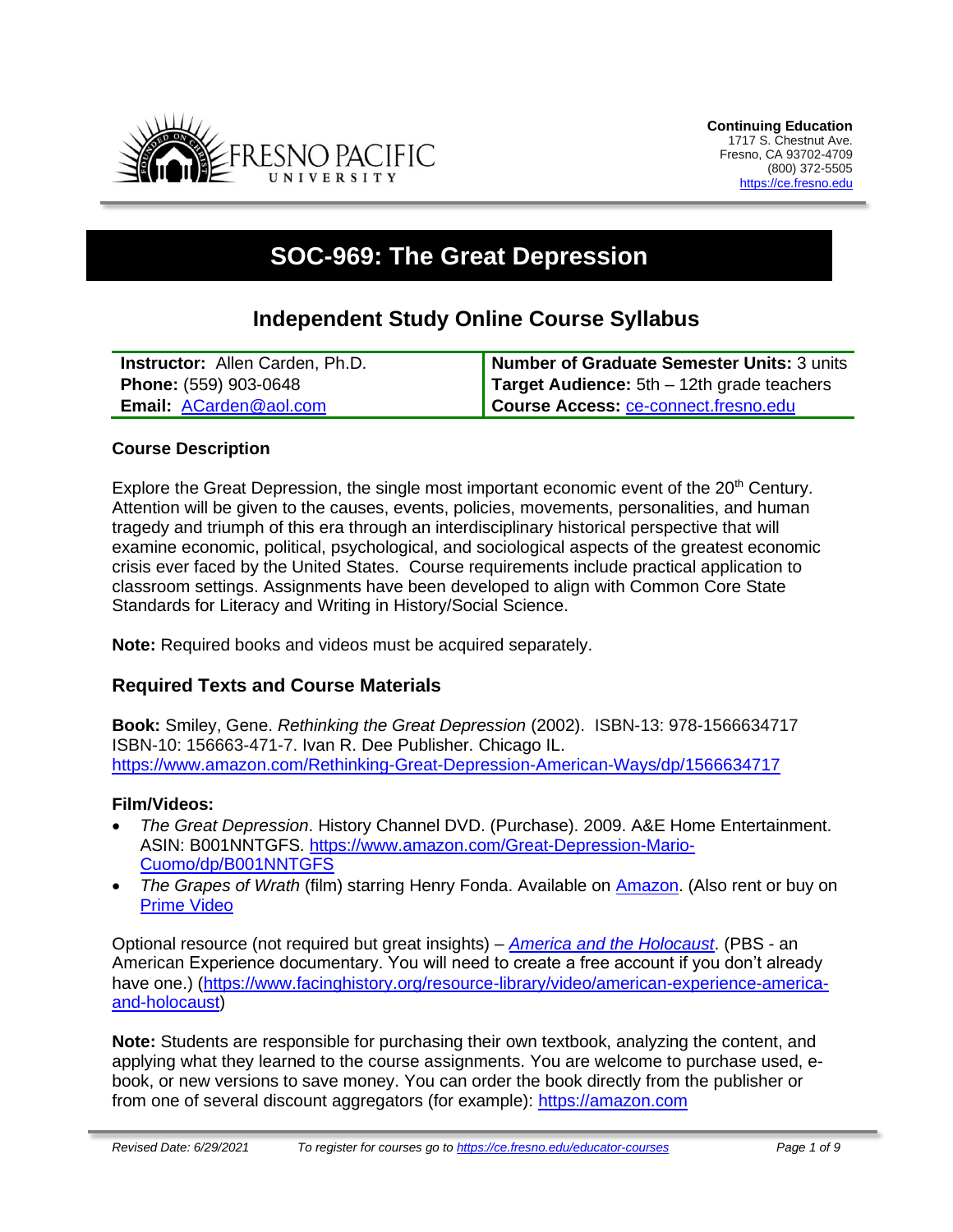**Online Resources:** Relevant online resources that support the course content and encourage further investigation will be available throughout the course assignments. Active hyperlinks are utilized throughout the course and will link to the appropriate information when clicked. These include videos, podcasts, worksheets, online activities, journal articles and other resources.

**Moodle:** Moodle is a web-based learning management system used to support flexible teaching and learning in both face-to-face and distance courses (e-learning). [https://moodle.org](https://moodle.org/) // <https://moodle.org/demo> // [https://docs.moodle.org](https://docs.moodle.org/)

### **Course Dates**

Self-paced; students may enroll at any time and take up to one year, from the date of registration, to complete assignments. Students may complete assignments in no less than three weeks for a 3-unit course (one week per unit).

### **National Standards Addressed in This Course**

### **National Board for Professional Teaching Standards (NBPTS)**

[\(http://www.nbpts.org/standards-five-core-propositions/\)](http://www.nbpts.org/standards-five-core-propositions/)

First published in 1989 and updated in 2016, *[What Teachers Should Know and Be Able to Do](http://www.accomplishedteacher.org/)* articulates the National Board's Five Core Propositions for teaching. The Five Core Propositions - comparable to medicine's Hippocratic Oath — set forth the profession's vision for accomplished teaching. Together, the propositions form the basis of all National Board Standards and the foundation for National Board Certification. Course assignments have been designed so students can demonstrate excellence against these professional teaching standards whenever possible.

- Proposition 1: Teachers are committed to students and their learning
- Proposition 2: Teachers know the subject they teach and how to teach those subjects to students
- Proposition 3: Teachers are responsible for managing and monitoring student learning
- Proposition 4: Teachers think systematically about their practice and learn from experience
- Proposition 5: Teachers are members of learning communities

### **National Content / Common Core Standards**

Based on national history standards developed by NCHS (National Center for History in Schools at UCLA), this course will help prepare teachers to address the following:

### **World History – Era 8, Standard 3E, Grades 5-12:**

The student understands the causes and global consequences of the Great Depression. Therefore, the student is able to:

- Analyze the financial, economic, and social causes of the Depression and why it spread to most parts of the world
- Assess the human costs of the Depression, and compare its impact on the economy and society of different countries and economic regions of the world.
- Analyze how the Depression contributed to the growth of socialist and communist movements and how it affected capitalist economic theory and practice in leading industrial powers in the West.
- Describe how governments, businesses, social groups, families, and individuals endeavored to cope with the hardships of world depression.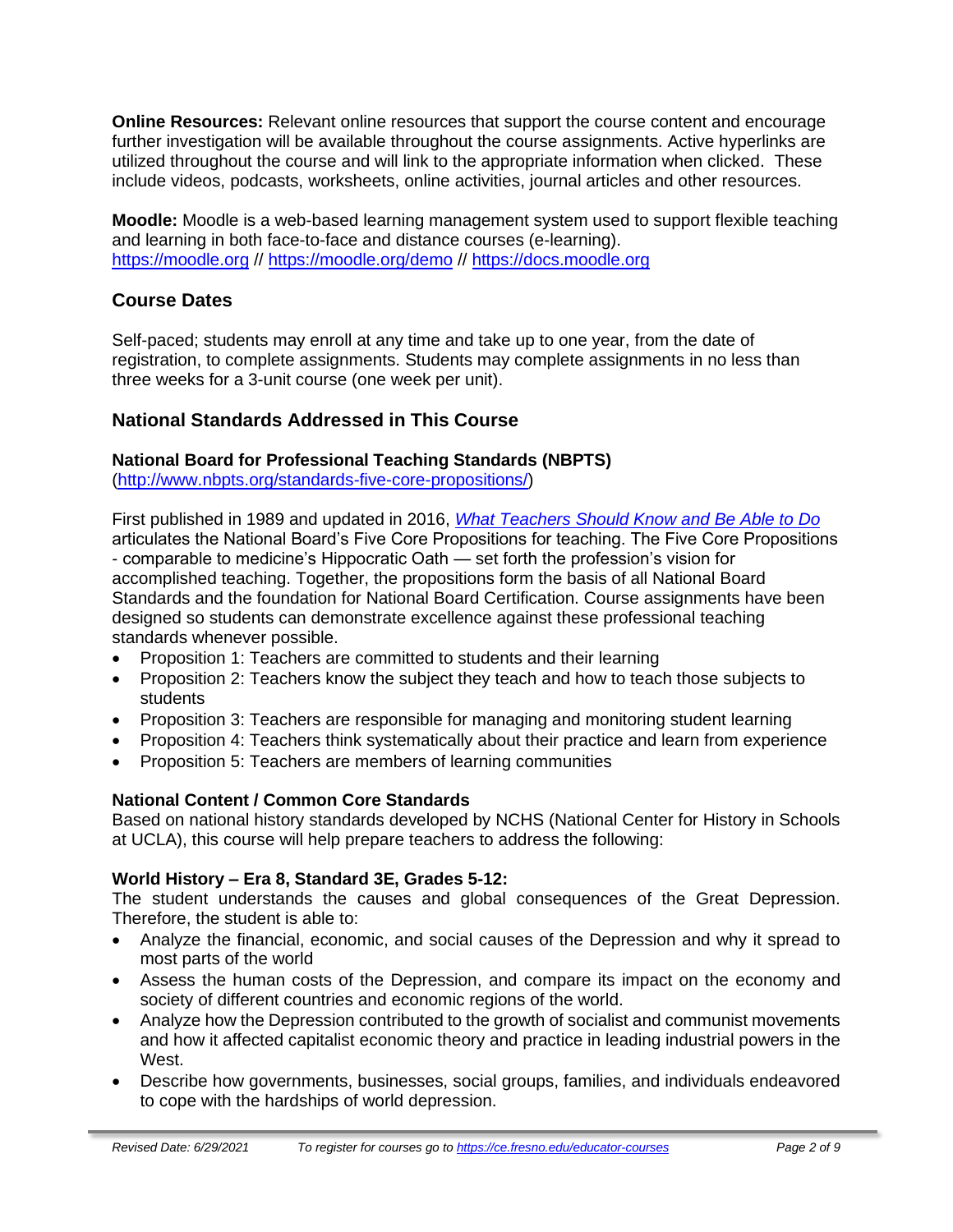### **United States History – Era 8, Standards 1 and 2, Grades 5-12:**

- Standard 1A: The student understands the causes of the crash of 1929 and the Great Depression.
- Standard 1B: The student understands how American life changed during the 1930's.
- Standard 2A: The student understands the New Deal and the presidency of Franklin D. Roosevelt.
- Standard 2B: The student understands the impact of the New Deal on workers and the labor movement.
- Standard 2C: The student understands opposition to the New Deal, the alternative programs of its detractors, and the legacy of the New Deal.

### **Common Core State Standards (CCSS)** [\(www.corestandards.org\)](http://www.corestandards.org/)

- State Common Core Content standards applicable to the state in which you reside may be found in the following link: *<http://www.corestandards.org/standards-in-your-state/>*
- Through the assignments and learning objectives designed for this course, **Common Core Standards** in Reading and Writing Standards for Literacy in History/Social Studies are addressed.

### **Continuing Education Student Learning Outcomes (CE-SLO)**

| CE-SLO 1            | Demonstrate proficient written communication by articulating a clear focus,<br>synthesizing arguments, and utilizing standard formats in order to inform and<br>persuade others, and present information applicable to targeted use.                                       |
|---------------------|----------------------------------------------------------------------------------------------------------------------------------------------------------------------------------------------------------------------------------------------------------------------------|
| CE-SLO <sub>2</sub> | Demonstrate comprehension of content-specific knowledge and the ability to<br>apply it in theoretical, personal, professional, or societal contexts.                                                                                                                       |
| CE-SLO <sub>3</sub> | Reflect on their personal and professional growth and provide evidence of how<br>such reflection is utilized to manage personal and professional improvement.                                                                                                              |
| CE-SLO 4            | Apply critical thinking competencies by generating probing questions,<br>recognizing underlying assumptions, interpreting and evaluating relevant<br>information, and applying their understandings to the professional setting.                                           |
| CE-SLO <sub>5</sub> | Reflect on values that inspire high standards of professional and ethical<br>behavior as they pursue excellence in applying new learning to their chosen<br>field.                                                                                                         |
| CE-SLO <sub>6</sub> | Identify information needed in order to fully understand a topic or task, organize<br>that information, identify the best sources of information for a given enquiry,<br>locate and critically evaluate sources, and accurately and effectively share that<br>information. |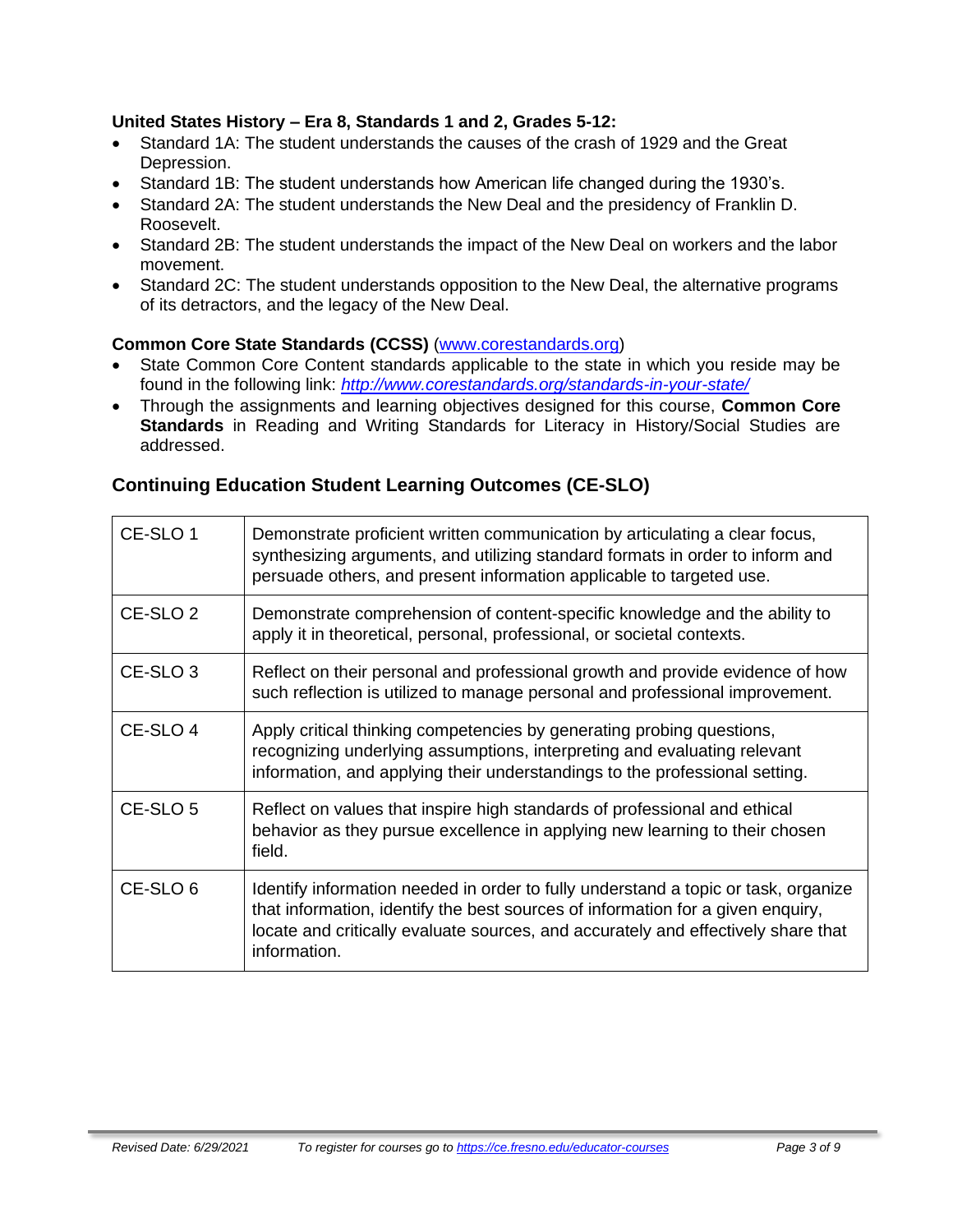### **Course Student Learning Outcomes (C-SLO)**

| <b>Student Learning Outcomes for This Course</b><br>By the end of this course student will be able to: |                                                                                                                                 | <b>National Standards</b><br>Addressed*                          | <b>CE-SLO</b><br>Addressed** |
|--------------------------------------------------------------------------------------------------------|---------------------------------------------------------------------------------------------------------------------------------|------------------------------------------------------------------|------------------------------|
| C-SLO <sub>1</sub>                                                                                     | Understand the causes of the<br>stock market crash and the Great<br>Depression.                                                 | World History Era 8 Std. 3E<br>U.S. History<br>Era 8 Std. 1A     | CE-SLO 2,4,6                 |
| C-SLO <sub>2</sub>                                                                                     | Analyze government's responses<br>to the crisis of the Great<br>Depression in both the Hoover and<br>Roosevelt Administrations. | World History Era 8 Std. 3E<br>U.S. History<br>Era 8 Std. 2A     | CE-SLO 1,2,4,6               |
| C-SLO <sub>3</sub>                                                                                     | Understand the stresses placed on<br>American democracy by the Great<br>Depression and the rise of<br>alternative worldviews.   | World History Era 8 Std. 3E<br>U.S. History<br>Era 8 Std. 2C     | CE-SLO 2,4,6                 |
| C-SLO <sub>4</sub>                                                                                     | Understand the magnitude of<br>suffering and deprivation caused<br>by the Great Depression.                                     | World History Era 8 Std. 3E<br>U.S. History<br>Era 8 Std. 1B, 2C | CE-SLO 2,4,6                 |
| C-SLO <sub>5</sub>                                                                                     | Be aware of the imprint of the<br>Great Depression on the American<br>psyche both then and now.                                 | World History Era 8 Std. 3E<br>U.S. History<br>Era 8 Std. 1B, 2B | CE-SLO 2,4,6                 |
| C-SLO <sub>6</sub>                                                                                     | Analyze the legacy of the Great<br>Depression and New Deal.                                                                     | World History Era 8 Std. 3E<br>U.S. History<br>Era 8 Std. 1B, 2A | CE-SLO 1,2,4,6               |
| C-SLO <sub>7</sub>                                                                                     | Understand how the Great<br>Depression ended.                                                                                   | World History Era 8 Std. 3E<br>U.S. History<br>Era 8 Std. 2A     | <b>CE-SLO 2,6</b>            |
| C-SLO <sub>8</sub>                                                                                     | Gather materials useful for<br>teaching about the Great<br>Depression.                                                          | <b>NBPTS</b><br>Proposition 2                                    | CE-SLO 2,3,4                 |
| C-SLO <sub>9</sub>                                                                                     | Demonstrate mastery of age-<br>appropriate content by developing<br>a lesson plan suitable for the grade<br>level taught.       | <b>NBPTS</b><br>Proposition 2                                    | CE-SLO 2,4,6                 |

\* Please refer to the section on **National Standards Addressed in This Course**

\*\* Please refer to the section on **Continuing Education Student Learning Outcomes**

### **Topics, Assignments, and Activities**

| <b>Module Title</b>   | <b>Module Assignments and Activities</b>          | <b>Points Possible</b><br>for Each<br><b>Assignment</b> |
|-----------------------|---------------------------------------------------|---------------------------------------------------------|
| <b>Welcome Module</b> | Welcome Video<br>$\bullet$                        |                                                         |
|                       | <b>Course Syllabus</b>                            |                                                         |
|                       | Introduce Yourself Forum                          |                                                         |
| Module $1 -$          | Assignment 1.1 - Watch the History documentary    | 40 pts                                                  |
| Documentary Film      | film The Great Depression. Create a four-part     | (10 points for                                          |
| Review                | essay for each of the four episodes on the DVD to | each of four                                            |
|                       | summarize the topic/themes                        | topics/themes)                                          |
|                       | Assignment 1.2 - Forum: Response to DVD           | 5 pts                                                   |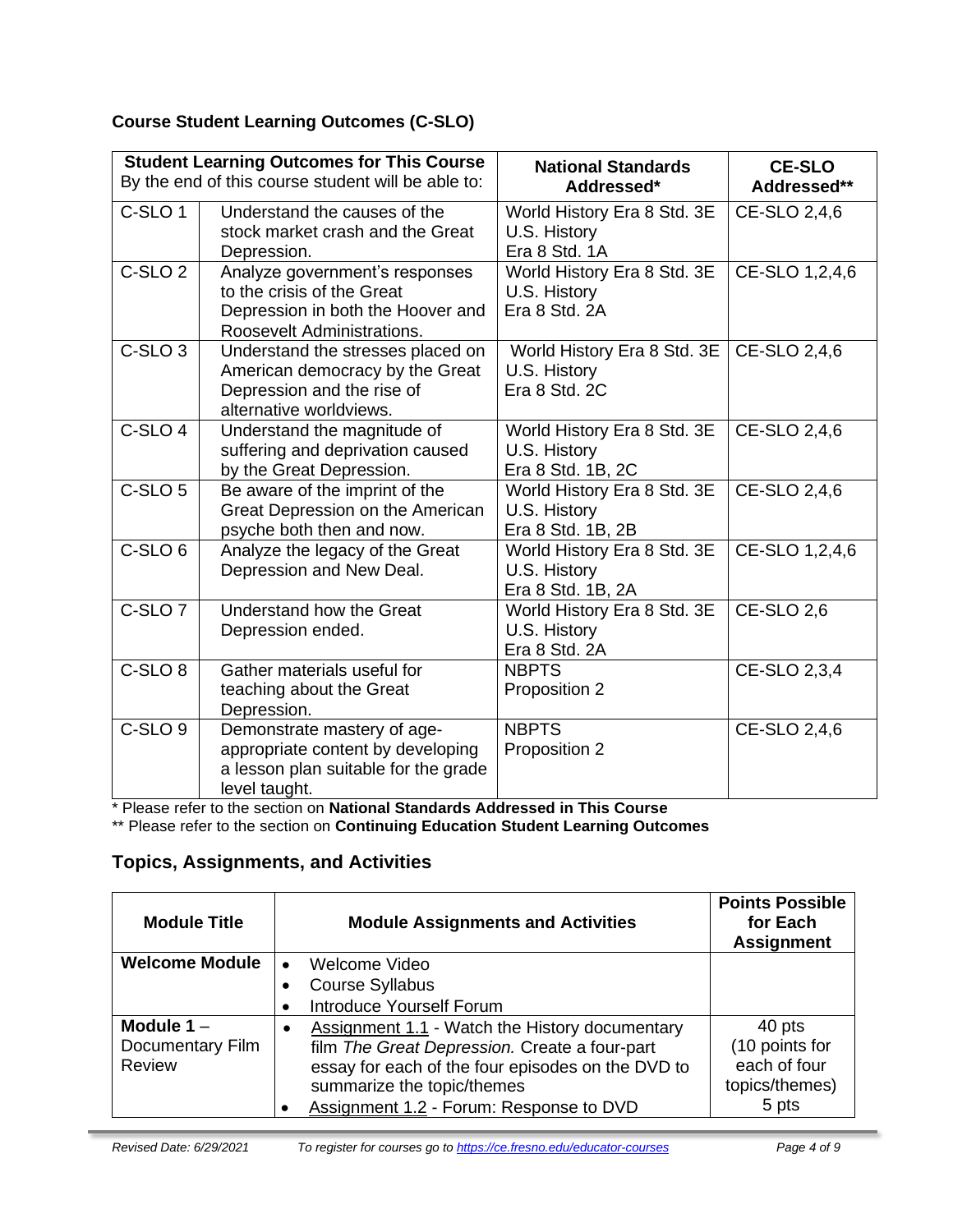|                                         |                                                                                        | <b>Points Possible</b>        |
|-----------------------------------------|----------------------------------------------------------------------------------------|-------------------------------|
| <b>Module Title</b>                     | <b>Module Assignments and Activities</b>                                               | for Each<br><b>Assignment</b> |
| Module $2 -$                            | <b>Assignment 2.1 - Read Rethinking the Great</b><br>$\bullet$                         | 50 pts                        |
| Rethinking the                          | Depression by Gene Smiley and write a summary                                          | (10 points for                |
| <b>Great Depression</b>                 | or review for each of the five chapters of this                                        | each chapter)                 |
|                                         | volume                                                                                 |                               |
|                                         | Assignment 2.2 - Read two reviews of Smiley's<br>$\bullet$                             | 10 pts                        |
|                                         | book, Rethinking the Great Depression. Summarize<br>strengths and weakness of the book |                               |
| Module $3 -$                            | Assignment 3.1 - Write a report or Power Point type<br>$\bullet$                       | 20 pts                        |
| Hoover,                                 | of presentation to compare and contrast the                                            |                               |
| Roosevelt, and the                      | approaches to the Great Depression taken by                                            |                               |
| New Deal                                | Herbert Hoover and Franklin D. Roosevelt.                                              |                               |
|                                         | Assignment 3.2 - Describe and evaluate two<br>$\bullet$                                | 25 pts                        |
|                                         | programs/agencies of the New Deal.                                                     |                               |
|                                         | Assignment 3.3 - Forum: Hoover's response to the<br>$\bullet$                          | 10 pts                        |
| Module $4-$                             | <b>Great Depression</b><br>Assignment 4.1 - Website research useful to                 | 30 pts                        |
| <b>Website Resources</b>                | $\bullet$<br>teachers and students about the depression                                |                               |
| Module $5-$                             | Assignment 5.1 - Watch The Grapes of Wrath and<br>$\bullet$                            | 30 pts                        |
| Grapes of Wrath                         | summarize your perspective                                                             |                               |
|                                         | Assignment 5.2 - Forum: Respond to one of the<br>$\bullet$                             | 5 pts                         |
|                                         | characters in the film                                                                 |                               |
| Module $6-$                             | Assignment 6.1 - Research and reflect on the work<br>$\bullet$                         | 30 pts                        |
| Dorothea Lange:                         | of Dorothea Lange                                                                      |                               |
| Creating Images of<br>an Era            | Assignment 6.2 - Forum: Response to Dorothea<br>$\bullet$                              | 10 pts                        |
|                                         | Lange's reputation                                                                     |                               |
| Module $7 -$<br><b>The Great</b>        | <b>Assignment 7.1 - Read assigned articles and write</b><br>$\bullet$                  | 30 pts                        |
| Depression and                          | about connections between the Great Depression<br>and WW2                              |                               |
| World War 2                             | Assignment 7.2 - Identify 5 key ideas students<br>٠                                    | 10 pts                        |
|                                         | should understand about the Depression                                                 |                               |
|                                         | Assignment 7.3 - Forum: Changes in opinion of<br>$\bullet$                             | 5 pts                         |
|                                         | President and/or the U.S. Government                                                   |                               |
| Module $8-$                             | <b>Assignment 8.1 - Compare and contrast the</b><br>$\bullet$                          | 30 pts                        |
| <b>The Great</b>                        | causes, effects, and responses to the Great                                            |                               |
| Depression, 2008<br>Great Recession,    | Depression, the Great Recession that began in<br>2008, and the COVID-19 pandemic       |                               |
| and COVID-19                            |                                                                                        |                               |
| Module $9-$                             | Assignment 9.1 - Create a lesson plan for use with<br>$\bullet$                        | 35 pts                        |
| Develop and                             | the grade level you teach                                                              |                               |
| Teach a Lesson                          | <b>Assignment 9.2 - Reflect and evaluate the course</b><br>$\bullet$                   | 10 pts                        |
| dealing with the                        |                                                                                        |                               |
| <b>Great Depression</b>                 |                                                                                        |                               |
| <b>Course Wrap-up</b><br>Reflection and | <b>Course Evaluation</b><br>$\bullet$                                                  |                               |
| Evaluation                              | <b>Course Completion Checklist</b><br>$\bullet$                                        |                               |
|                                         | <b>TOTAL POINTS</b>                                                                    | 365 points                    |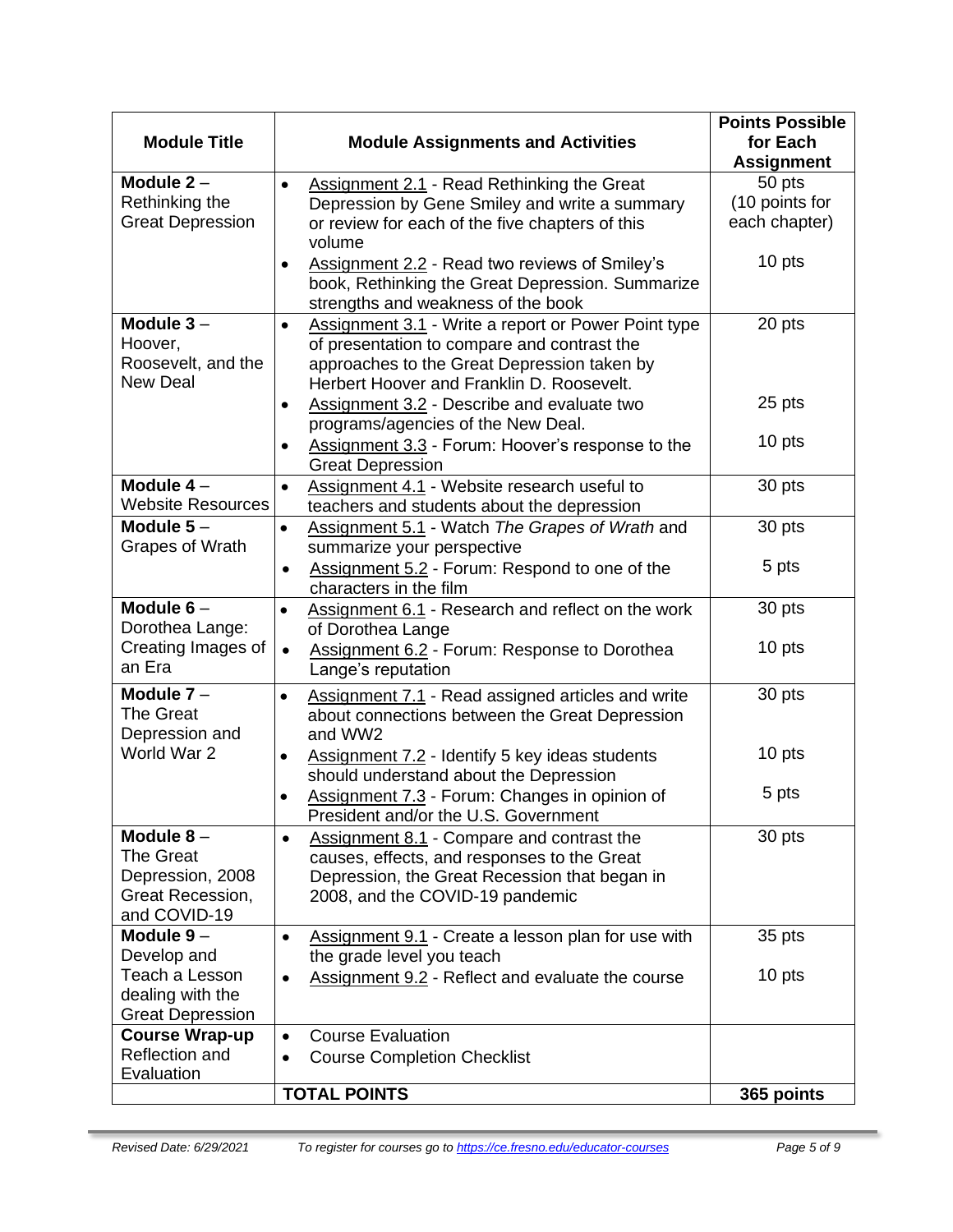### **Grading Policies, Rubrics, and Requirements for Assignments**

### **Grading Policies**

- Assignments will be graded per criteria presented in the course rubrics.
- $A = 90-100\%$  and  $B = 80-89\%$ , (anything below 80% will not receive credit.)
- The discernment between an A or a B letter grade is at the discretion of the instructor based on the quality of work submitted (see course rubrics).
- Coursework falling below a B grade will be returned with further instructions.
- All assignments must be completed to receive a grade and are expected to reflect the quality that teacher-training institutions require of professional educators. If completed assignments do not meet this standard, students will be notified with further instructions from the instructor.

| Grade     | <b>Percent</b> | <b>Description</b> | <b>Rubric</b>                                                                                                                                                                                   |
|-----------|----------------|--------------------|-------------------------------------------------------------------------------------------------------------------------------------------------------------------------------------------------|
| A         | 90-100%        | Excellent          | Meets all course / assignment requirements with<br>significant evidence of subject mastery and<br>demonstration of excellent graduate level<br>professional development scholarship.            |
| В         | 80-89%         | Very Good          | Adequately meets criteria for all course/assignment<br>requirements - demonstrates subject competency<br>with very good graduate level professional<br>development scholarship.                 |
| <b>NC</b> | Below 80%      | Unacceptable       | Does not meet the minimum criteria for all<br>course/assignment requirements and demonstrated<br>little, if any, evidence of acceptable graduate level<br>professional development scholarship. |

#### **Grading Rubrics**

### **Writing Requirements**

- **Superior:** Writing is clear, succinct, and reflects graduate level expectations. Clearly addresses all parts of the writing task. Maintains a consistent point of view and organizational structure. Includes relevant facts, details, and explanations.
- **Standard:** Writing is acceptable with very few mistakes in grammar and spelling. Addresses most parts of the writing task. Maintains a mostly consistent point of view and organizational structure. Includes mostly relevant facts, details, and explanations.
- **Sub-standard:** Writing contains noticeable mistakes in grammar and spelling. Does not address all parts of the writing task. Lacks a consistent point of view and organizational structure. May include marginally relevant facts, details, and explanations.

### **Lesson Plan Requirements**

- **Superior:** Instructional goals and objectives clearly stated. Instructional strategies appropriate for learning outcome(s). Method for assessing student learning and evaluating instruction is clearly delineated and authentic. All materials necessary for student and teacher to complete lesson clearly listed.
- **Standard:** Instructional goals and objectives are stated but are not easy to understand. Some instructional strategies are appropriate for learning outcome(s). Method for assessing student learning and evaluating instruction is present. Most materials necessary for student and teacher to complete lesson are listed.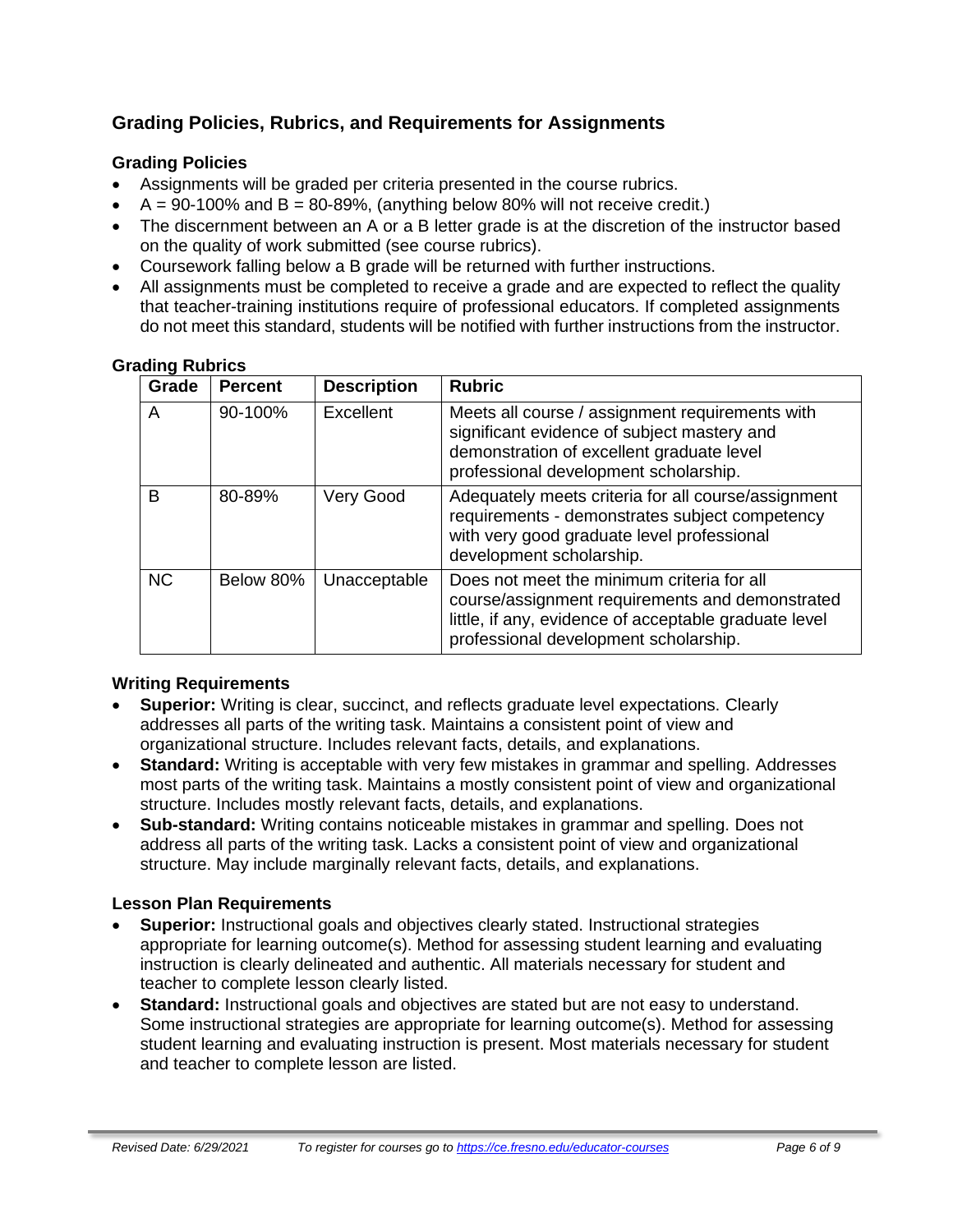• **Sub-standard:** Instructional goals and objectives are not stated. Learners cannot tell what is expected of them. Instructional strategies are missing or strategies used are inappropriate. Method for assessing student learning and evaluating instruction is missing. Materials necessary for student and teacher to complete lesson are missing.

### **Instructor/Student Contact Information**

Throughout the course participants will be communicating with the instructor and their classmates on a regular basis using asynchronous discussion forums. Students are provided with instructor contact information in the event they want to make email or phone contact. In addition, students are encouraged to email or phone the instructor at any time. Students will also receive feedback on the required assignments as they are submitted.

### **Forums**

Participation is an important expectation of this course and all online courses. Online discussions promote reflection and analysis while allowing students to appreciate and evaluate positions that others express. While students may not be engaging with the same students throughout this course, they will be expected to offer comments, questions, and replies to the discussion question whenever possible. The faculty role in the discussion forum is that of an observer and facilitator.

### **Coursework Hours**

Based on the Carnegie Unit standard, a unit of graduate credit measures academic credit based on the number of hours the student is engaged in learning. This includes all time spent on the course: reading the textbook, watching videos, listening to audio lessons, researching topics, writing papers, creating projects, developing lesson plans, posting to discussion boards, etc. Coursework offered for FPU Continuing Education graduate credit adheres to 45 hours per semester unit for the 900-level courses. Therefore, a student will spend approximately 135 hours on a typical 3-unit course.

### **Services for Students with Disabilities**

Students with disabilities are eligible for reasonable accommodations in their academic work in all classes. In order to receive assistance, the student with a disability must provide the Academic Support Center with documentation, which describes the specific disability. The documentation must be from a qualified professional in the area of the disability (i.e. psychologist, physician or educational diagnostician). Students with disabilities should contact the Academic Support Center to discuss academic and other needs as soon as they are diagnosed with a disability. Once documentation is on file, arrangements for reasonable accommodations can be made. For more information and for downloadable forms, please go to [https://www.fresno.edu/students/academic-support/services-students-disabilities.](https://www.fresno.edu/students/academic-support/services-students-disabilities)

### **Plagiarism and Academic Honesty**

All people participating in the educational process at Fresno Pacific University are expected to pursue honesty and integrity in all aspects of their academic work. Academic dishonesty, including plagiarism, will be handled per the procedures set forth in the Fresno Pacific University Catalogue - <https://www.fresno.edu/students/registrars-office/academic-catalogs>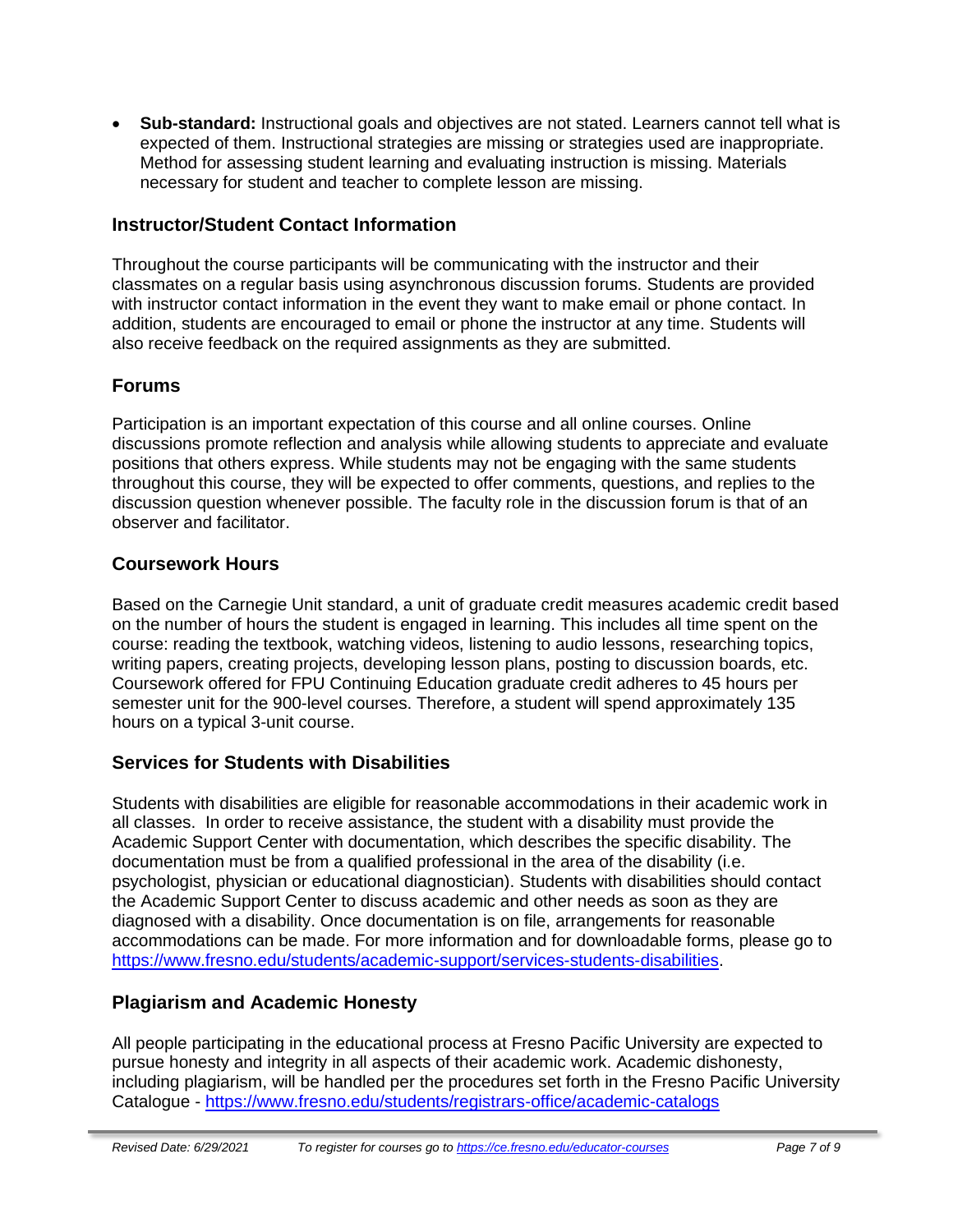### **Technology Requirements**

To successfully complete the course requirements, course participants will need Internet access, can send and receive email, know how to manage simple files in a word processing program, and have a basic understanding of the Internet. Please remember that the instructor is not able to offer technical support. If you need technical support, please contact your Internet Service Provider.

**Moodle:** This course will be delivered totally online. Moodle is a learning management system that provides students access to online resources, documents, graded assignments, quizzes, discussion forums, etc. Moodle is easy to learn and has a friendly user interface. To learn more about Moodle, go to [https://docs.moodle.org/33/en/Student\\_FAQ.](https://docs.moodle.org/33/en/Student_FAQ) There are also some student tutorials on the Center for Online Learning website at Fresno Pacific University [https://col.fresno.edu/student.](https://col.fresno.edu/student)

**Moodle Site Login and Passwords:** Students will need to have internet access to log onto [https://ce-connect.fresno.edu.](https://ce-connect.fresno.edu/) The username and password numbers for Moodle access will be sent to you by the university using the email address you submitted at the time of registration. The instructor will then contact you with a welcome communication. If you need help with your username and password recovery, please contact the Continuing Education office at (800) 372- 5505 or (559) 453-2000 during regular office hours - Mon-Fri 8:00 am to 5:00 pm. or email them at [prof.dev@fresno.edu.](mailto:prof.dev@fresno.edu)

**Getting Help with Moodle:** If you need help with Moodle, please contact the Center for Online Learning (COL), by telephone or the website. Help by phone (559) 453-3460 is available Mon-Thurs 8:00 am to 8:00 pm and on Fridays from 8:00 am to 5:00 pm, or by filling out a "Request Services" form at [https://col.fresno.edu/contact/request-services.](https://col.fresno.edu/contact/request-services) Please identify that you are with the "School = Continuing Education".

### **Final Course Grade and Transcripts**

When all work for the course has been completed, students will need to logon to the Continuing Education website [\(https://ce.fresno.edu/my-account\)](https://ce.fresno.edu/my-account) and "Request Final Grade". Once the instructor receives the requests and submits the grade online, students may log back in to view their Final Grade Report or order transcripts online. Please allow at least two weeks for the final grade to be posted. For more information, see the Continuing Education Policies and Procedures at [https://ce.fresno.edu/ce-policies-and-procedures.](https://ce.fresno.edu/ce-policies-and-procedures)

### **University Policies and Procedures**

Students are responsible for becoming familiar with the information presented in the Academic Catalog and for knowing and observing all policies and procedures related to their participation in the university community. A summary of university policies may be found on the university website at [https://www.fresno.edu/students/registrars-office/academic-catalogs.](https://www.fresno.edu/students/registrars-office/academic-catalogs)